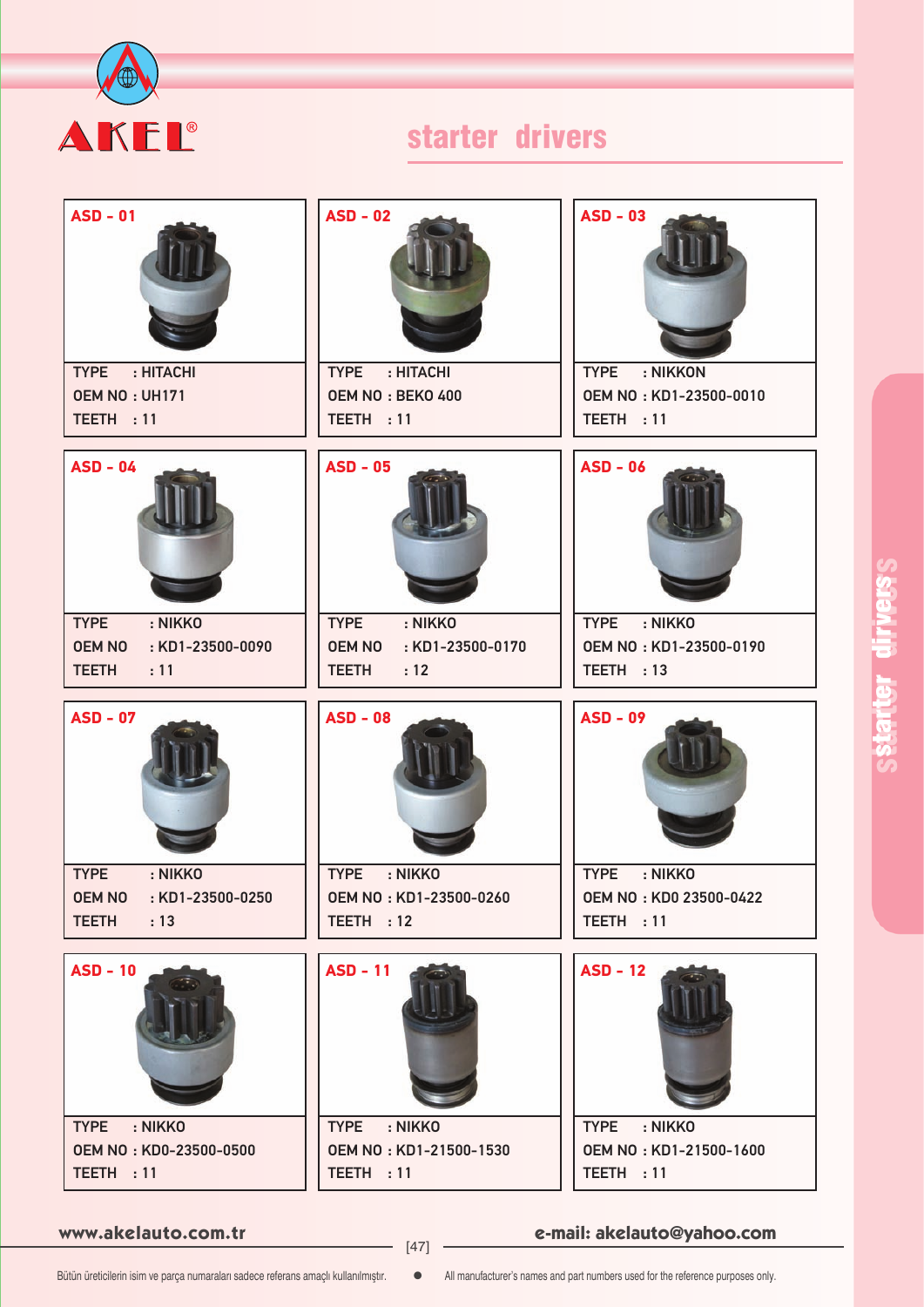

| $ASD - 13$                  | $ASD - 14$                  | <b>ASD - 15</b>              |
|-----------------------------|-----------------------------|------------------------------|
| <b>TYPE</b><br>: NIKKO      | TYPE : NIKKO                | <b>TYPE</b><br>: NIKKO       |
| OEM NO: KD1-21500-1610      | OEM NO: KD1-21500-1750      | OEM NO: KD1 23500-0110       |
| TEETH : 13                  | TEETH : 11                  | TEETH: 11                    |
| <b>ASD - 16</b>             | <b>ASD - 17</b>             | <b>ASD - 18</b>              |
| <b>TYPE</b><br>: NIKKO      | <b>TYPE</b><br>: MITSUBISHI | <b>TYPE</b><br>: MITSUBISHI  |
| <b>OEM NO</b><br>: BOBCAT   | <b>OEM NO</b><br>$:4Y-973$  | <b>OEM NO: M191T66171</b>    |
| <b>TEETH</b><br>: 12        | <b>TEETH</b><br>:15         | TEETH : 11                   |
| <b>ASD - 19</b>             | $ASD - 20$                  | $ASD - 21$                   |
| <b>TYPE</b><br>: MITSUBISHI | <b>TYPE</b><br>: MITSUBISHI | <b>TYPE</b><br>: MITSUBISHI  |
| <b>OEM NO</b><br>: ÇUKUROVA | <b>OEM NO: M357T73571</b>   | <b>OEM NO: M191T65171</b>    |
| <b>TEETH</b><br>÷           | TEETH : 11                  | TEETH : 13                   |
| <b>ASD - 22</b>             | $ASD - 23$                  | $ASD - 24$                   |
| <b>TYPE</b><br>: MITSUBISHI | TYPE : NIPPONDENSO          | : NIPPONDENSO<br><b>TYPE</b> |
| <b>OEM NO: M191T72571</b>   | OEM NO: 28011-1260          | OEM NO: 028300-3693          |
| TEETH : 13                  | TEETH: 11                   | TEETH : 10                   |

**www.akelauto.com.tr e-mail: akelauto@yahoo.com** [48]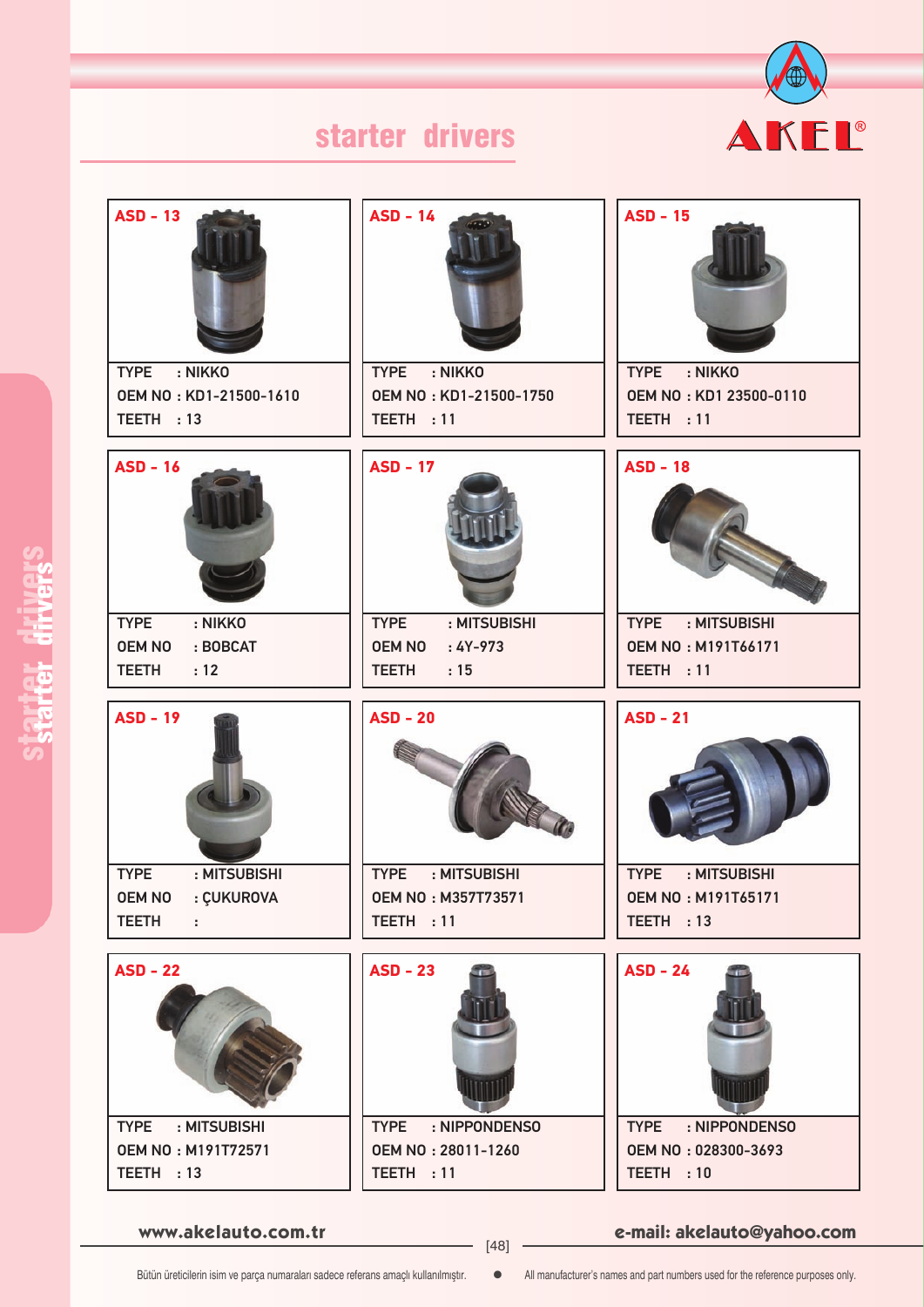

| $ASD - 25$                                                     | $ASD - 26$                                               | <b>ASD - 27</b>                                      |
|----------------------------------------------------------------|----------------------------------------------------------|------------------------------------------------------|
| <b>TYPE</b><br>: SAWAFUJI<br>OEM NO: SD 1361-004-10            | <b>TYPE</b><br>: SAWAFUJI<br>OEM NO: SD 1361-049-00      | <b>TYPE</b><br>: SAWAFUJI<br>OEM NO: SD 1361-047-00  |
| TEETH : 11                                                     | TEETH : 11                                               | TEETH : 11                                           |
| <b>ASD - 28</b>                                                | <b>ASD - 29</b>                                          | <b>ASD - 30</b>                                      |
| <b>TYPE</b><br>: SAWAFUJI<br><b>OEM NO</b><br>: SD 1361-048-00 | <b>TYPE</b><br>: SAWAFUJI<br><b>OEM NO</b><br>: KAWASAKI | <b>TYPE</b><br>: SAWAFUJI<br><b>OEM NO: KAWASAKI</b> |
| <b>TEETH</b><br>: 12                                           | <b>TEETH</b><br>: 11                                     | TEETH : 11                                           |
| $ASD - 31$                                                     | <b>ASD - 32</b>                                          | <b>ASD - 33</b>                                      |
| : SAWAFUJI<br><b>TYPE</b><br>OEM NO : SD 1361-058-00           | <b>TYPE</b><br>: DELCO<br><b>OEM NO: 1986244</b>         | <b>TYPE</b><br>: DELCO                               |
| <b>TEETH</b><br>: 12                                           | TEETH : 10                                               | <b>OEM NO: 1985262</b><br>TEETH: 12                  |
| $ASD - 34$                                                     | <b>ASD - 35</b>                                          | $ASD - 36$                                           |
| TYPE : DELCO<br><b>OEM NO: 6N-3826</b>                         | TYPE : DELCO<br><b>OEM NO: 6N3827</b>                    | TYPE : BOSCH<br><b>OEM NO: 7F-4537</b>               |
| TEETH : 11                                                     | TEETH: 12                                                | TEETH: 11                                            |

**www.akelauto.com.tr e-mail: akelauto@yahoo.com** [49]